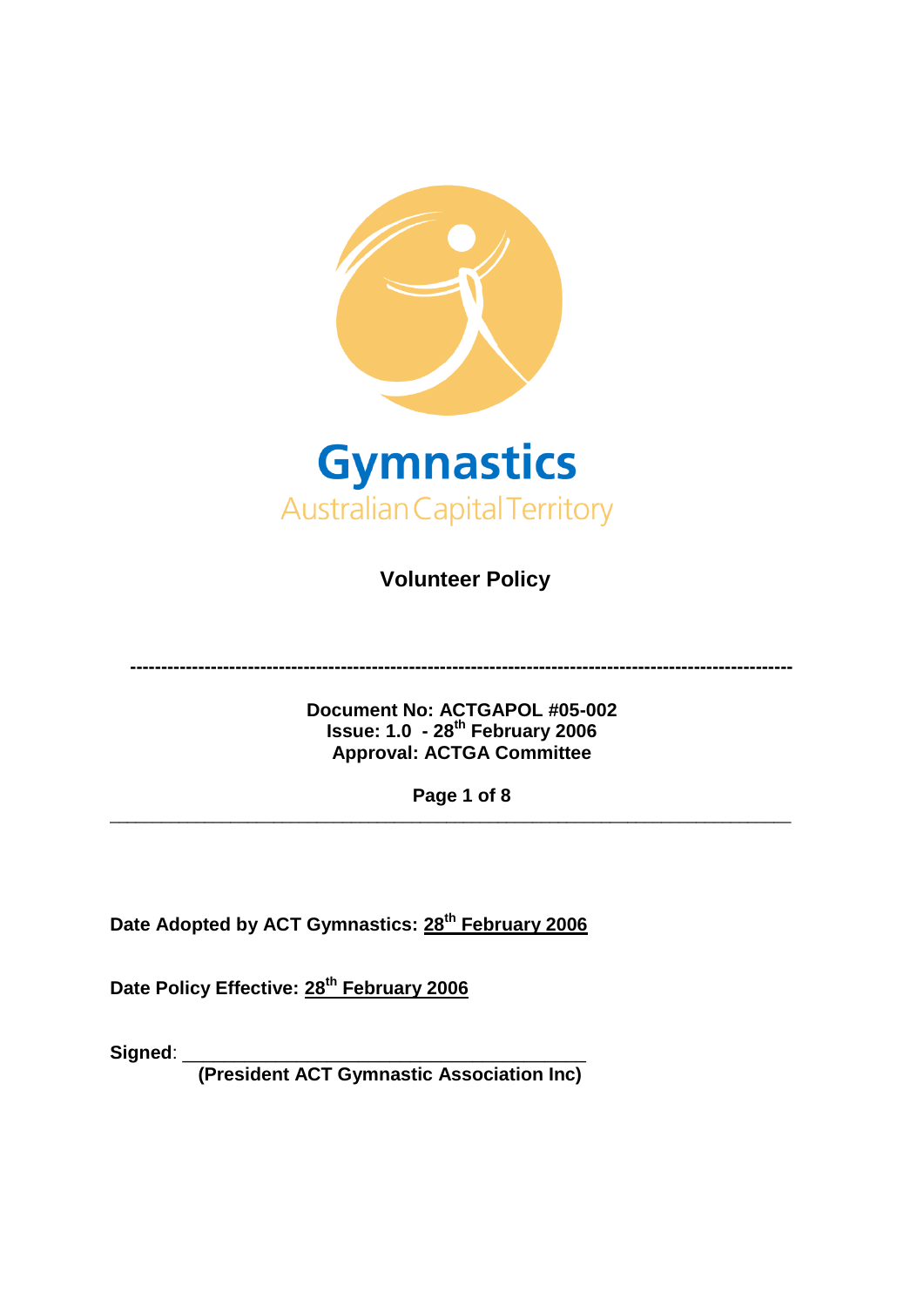# **TABLE of CONTENTS**

<span id="page-1-0"></span>

|   | <b>Title Page</b>                                             | 1           |
|---|---------------------------------------------------------------|-------------|
|   | <b>TABLE of CONTENTS</b>                                      | $\mathbf 2$ |
| 1 | <b>INTENT OF THE POLICY</b><br>1 <sub>1</sub><br>1.2<br>1.3   | 3           |
| 2 | <b>POLICY BACKGROUND AND RATIONALE</b><br>2.1<br>2.2          | 3           |
| 3 | <b>HOW THE POLICY WORKS</b>                                   | 4           |
|   |                                                               |             |
| 4 | OUR RESPECTIVE ROLES IN MAKING THIS POLICY WORK<br>4.1<br>4.2 | 4           |
| 5 | <b>VOLUNTEER COORDINATOR</b>                                  | 5           |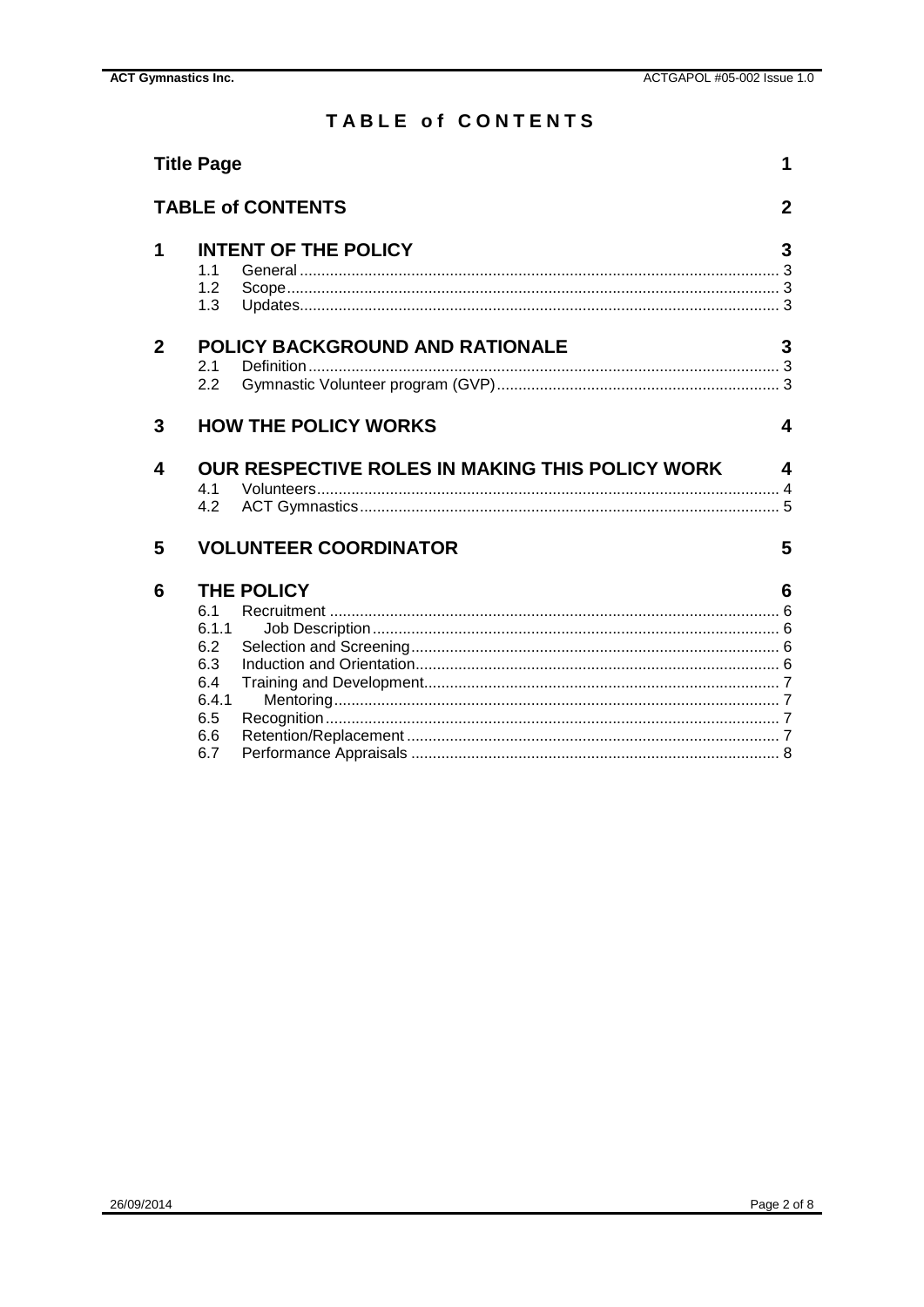# <span id="page-2-0"></span>**1 INTENT OF THE POLICY**

### <span id="page-2-1"></span>**1.1 General**

ACT Gymnastic Association Inc (ACTGA) recognises the critical role volunteers play within the gymnastic community.

Attracting and retaining dedicated volunteers is vital to the continued success of ACT Gymnastics and our many programmes and services. Volunteers have long been the lifeblood of state and national events staged by the ACTGA and we are committed to providing volunteers with challenging and rewarding experiences.

This ACTGA Volunteer Policy aims to clarify a range of issues surrounding volunteers and their roles within the ACTGA network.

## <span id="page-2-2"></span>**1.2 Scope**

The Policy covers all volunteers supporting the ACTGA in any capacity. Volunteers can range from officials, such as judges to children acting as score "runners" and may include parents, gymnasts, committee members and members of the general community.

### <span id="page-2-3"></span>**1.3 Updates**

This Policy will be reviewed and updated accordingly as part of the ACTGA annual policy review process.

# <span id="page-2-4"></span>**2 POLICY BACKGROUND AND RATIONALE**

#### <span id="page-2-5"></span>**2.1 Definition**

Formal volunteering is an activity, which takes place in not for profit organisations or projects and is undertaken:

- To be of benefit to the community;
- Of the volunteer's own free will and without coercion;
- For no financial payment, and
- In designated volunteer positions only.

*(courtesy of volunteering Australia Inc, http://www.volunteering australia.org)*

### <span id="page-2-6"></span>**2.2 Gymnastic Volunteer Program**

ACTGA has a Gymnastic Volunteer Program (GVP) that is designed to assist the gymnastic community in developing a positive and supportive volunteer culture.

The program is aligned with the ACT Department of Sport & Recreation's Volunteer Management Program.

The program concentrates on six components that form part of the volunteer management cycle:

- Recruitment:
- Selection / Screening:
- Orientation / Induction;
- Training / Development;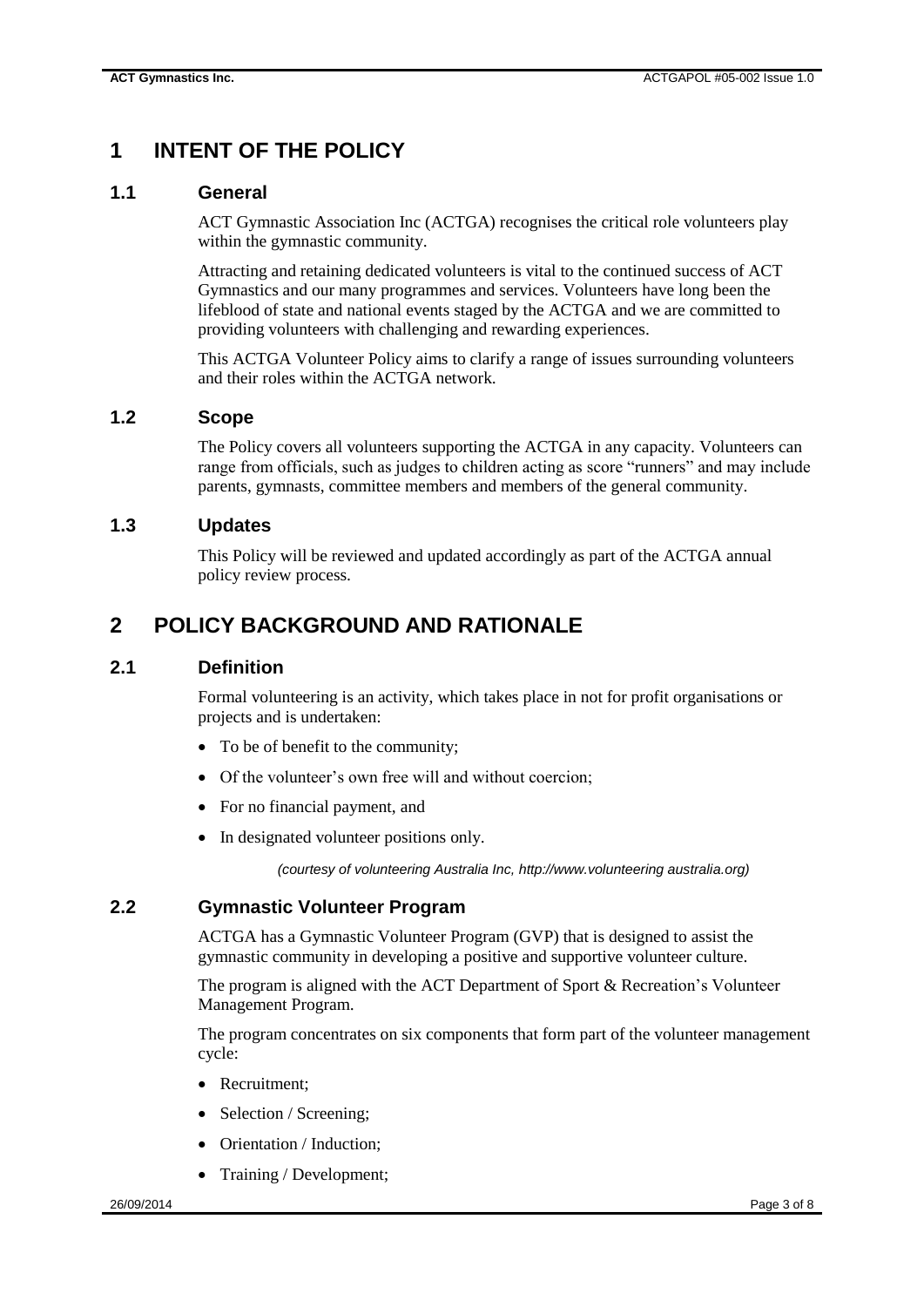- Recognition, and
- Retention.

The program also complements planning and management practices already in place in the gymnastic community, such as:

- Strategic and Operational Plans;
- Risk Management, and
- Affiliation.

## <span id="page-3-0"></span>**3 HOW THE POLICY WORKS**

This policy applies to all ACTGA volunteers, employees, Committee Members, Technical Members and Affiliated Clubs.

# <span id="page-3-1"></span>**4 OUR RESPECTIVE ROLES IN MAKING THIS POLICY WORK**

### <span id="page-3-2"></span>**4.1 Volunteers**

Volunteers can expect:

- An adequate induction to the organisation;
- To be assigned and briefed on a job that suits their personal preference, motivation, skills experience and qualifications;
- To be trained to do their job;
- To have their personal information held confidentially;
- Protection, safety and insurance when carrying out their assigned tasks;
- To have their out of pocket expenses reimbursed wherever possible;
- To be respected by co-workers, ACTGA members, and staff.
- To have their complaints and concerns heard;
- To be given feed back about their performance;
- To be recognised for contributing their time, experience, ideas and skills;
- To be able to take time off for a holiday or personal reasons, and
- To be able to resign from their position.

Volunteers have the responsibility to:

- Ensure they have the time necessary to take on a volunteers position;
- Work within the policies and procedures of the organisation;
- Respect the privacy of staff, members and other volunteers;
- Be reliable and dependable;
- Complete agreed hours and tasks;
- Inform the organisation when they will not be able to volunteer;
- Be loyal to the organisation;
- Attend orientation and training sessions when required;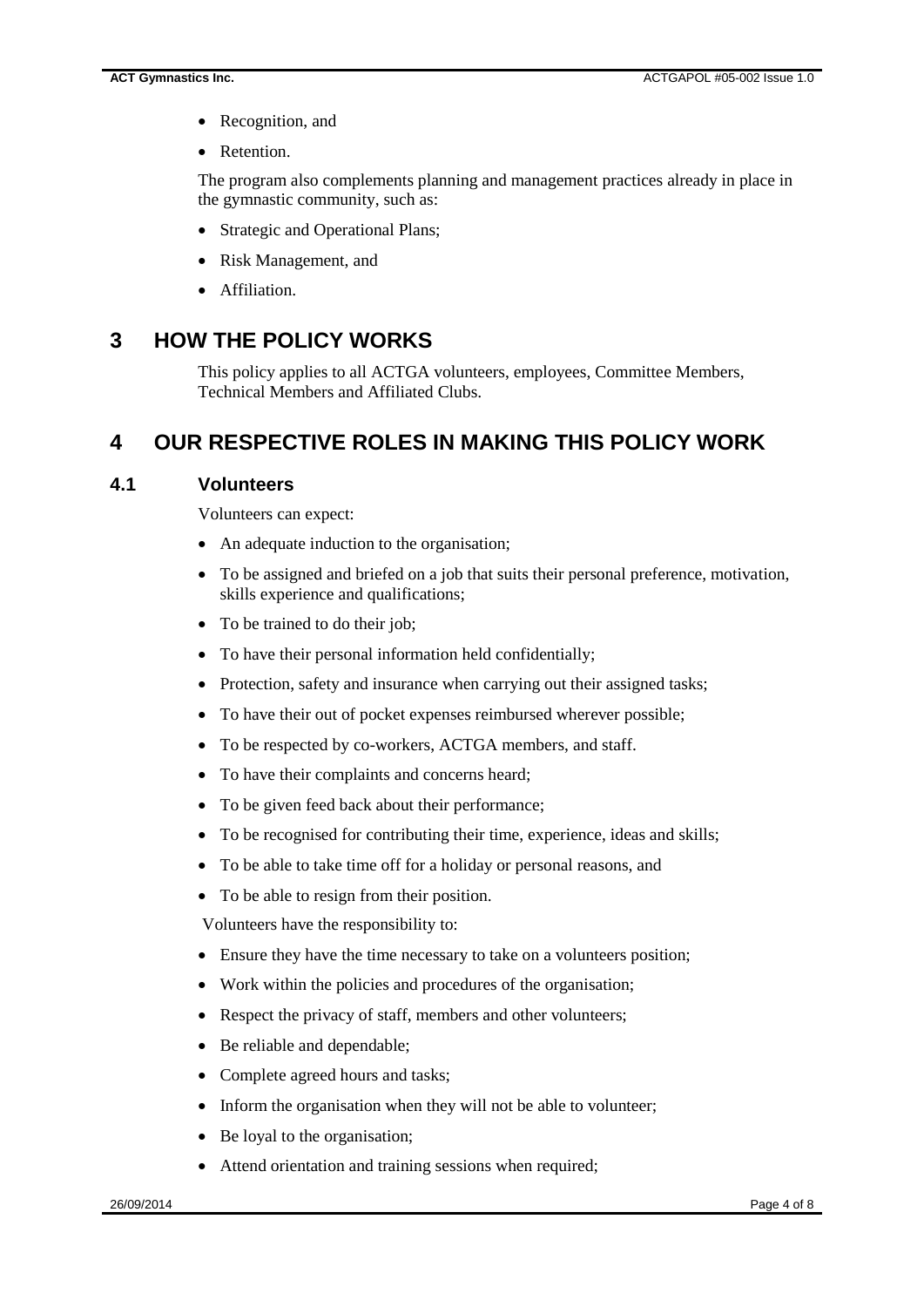- Be a team player and support staff and other volunteers;
- Identify their limitations and expectations, and
- Be accountable and accept constructive criticism.

### <span id="page-4-0"></span>**4.2 ACT Gymnastics**

ACTGA expects volunteer's to show:

- Conscientious effort and service;
- Commitment and loyalty to the development of gymnastics in the ACT;
- Enthusiasm for their volunteer work, and
- Clear and open communication with ACTGA.

ACTGA has the responsibility to:

- Establish environments in which volunteers have meaningful work that helps achieve agreed results;
- Describe the criteria for volunteer participation, including the conditions under which the organisation and the volunteer may end their obligation;
- Ensure appropriate protect against risk in the way of adequate insurance cover;
- Ensure volunteers are given the required support to perform tasks;
- Keep volunteers informed about issues and concerns;
- Ensure that the work of volunteer staff complements but does not undermine the work of paid staff, and
- Ensure admission for all by removing physical, economic, social and cultural barriers to volunteer participation.

# <span id="page-4-1"></span>**5 VOLUNTEER COORDINATOR**

In order to effectively and efficiently deal with issues surrounding volunteers, ACTGA recognises the need for establishing the position of 'Volunteer Coordinator'. The Volunteer Coordinator function will normally be carried out by the Executive Director but may be assigned to a specific person from time to time.

The Volunteer Coordinator has the responsibility to:

- Ensure that the ACTGA Volunteer policy is adhered to;
- Liaise with relevant staff regarding the training and induction of volunteers;
- Maintain a comprehensive database of all volunteer details;
- Play a role in the screening of volunteers and maintenance of confidential records relating to the volunteers' personal information.

The Volunteer Coordinator will work closely with ACTGA officials in relation to any event or program that requires the use of volunteers. Matters relating to the recruitment, training and retention of volunteers for a particular program or event will be coordinated by the relevant ACTGA staff member.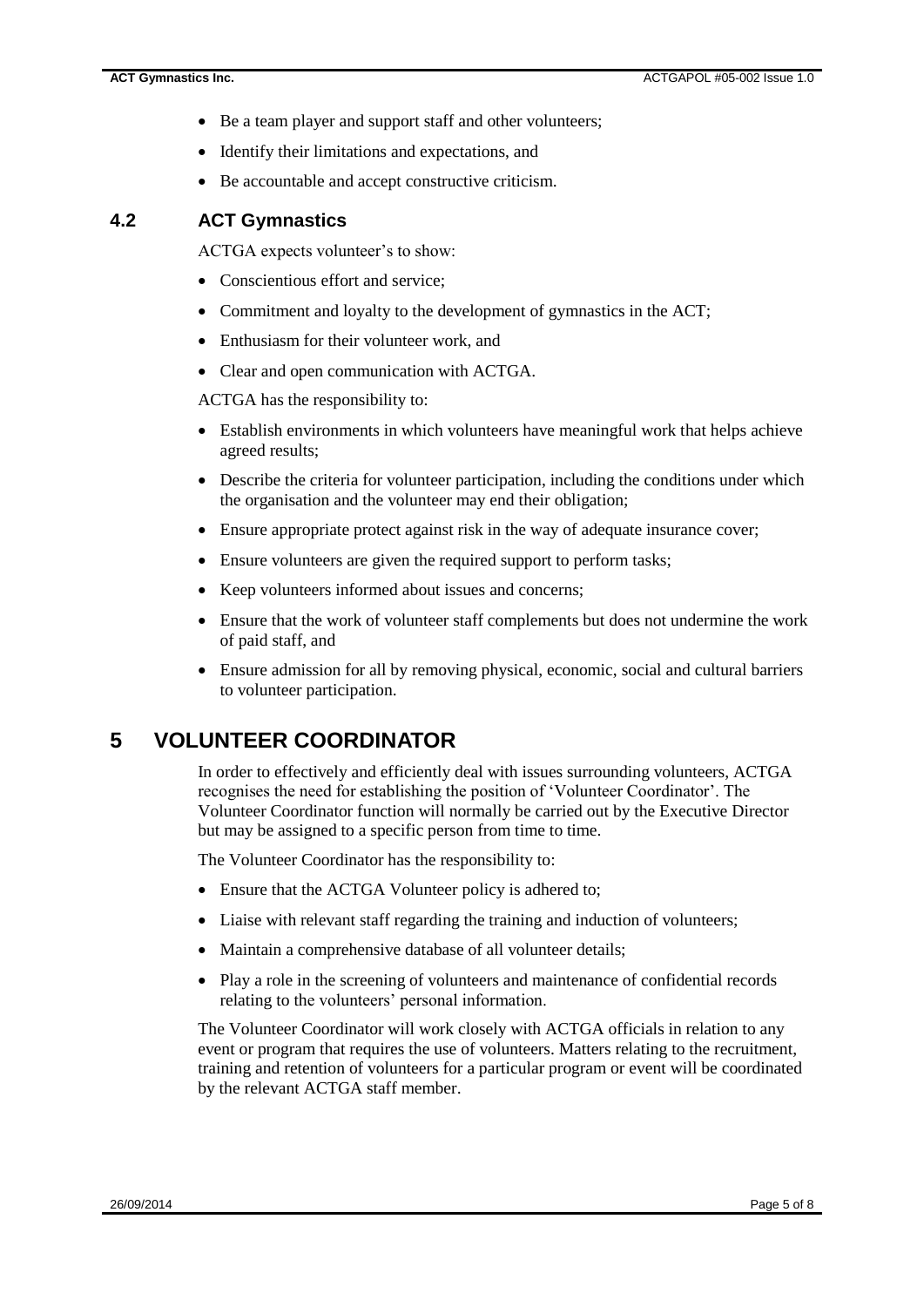# <span id="page-5-0"></span>**6 THE POLICY**

### <span id="page-5-1"></span>**6.1 Recruitment**

To uphold the integrity of ACT Gymnastics and its programs, it is important that we attract and appoint the most dedicated, enthusiastic and skilled volunteers to work closely with our members. We rely heavily on our volunteer base to successfully deliver many of our programs and we are committed to ensuring the most appropriate people become volunteers of ACTGA.

### <span id="page-5-2"></span>**6.1.1 Job Description**

Each volunteer position will have clearly defined job descriptions that cover:

- A description of the position, including position objectives;
- Necessary skills or qualifications (mandatory and desirable);
- Key areas of responsibilities and a list of duties;
- Whom the position is accountable to;
- The days and times required
- Training requirements, and
- The flexibility to change the tasks of the position to suit the volunteer.

### <span id="page-5-3"></span>**6.2 Selection and Screening**

See ACTGA Member Protection Policy, Screening and Appointment Policy /Procedure (yet to be written)

#### <span id="page-5-4"></span>**6.3 Induction and Orientation**

Induction is part of the recruitment process. The induction welcomes new volunteers to ACTGA and provides them with information about duties they are required to fulfil and the manner in which they are to fulfil them. This process will introduce the volunteer to the people they will be working with and provide them with the opportunity to ask questions about ACTGA in general.

The induction program must meet the following key objectives – the volunteer must gain a clear understanding of:

- The role and history of ACT Gymnastics;
- The program they are volunteering for;
- Their rights and responsibilities;
- Their duties, including any training requirements;
- Who they are responsible to and for, and
- Relevant ACTGA Volunteer Policies, including Risk Management.

Meeting these objectives can be achieved during a formal induction program conducted by ACTGA and/or in an ACTGA Volunteer Orientation Kit provided to the volunteer. (yet to be produced)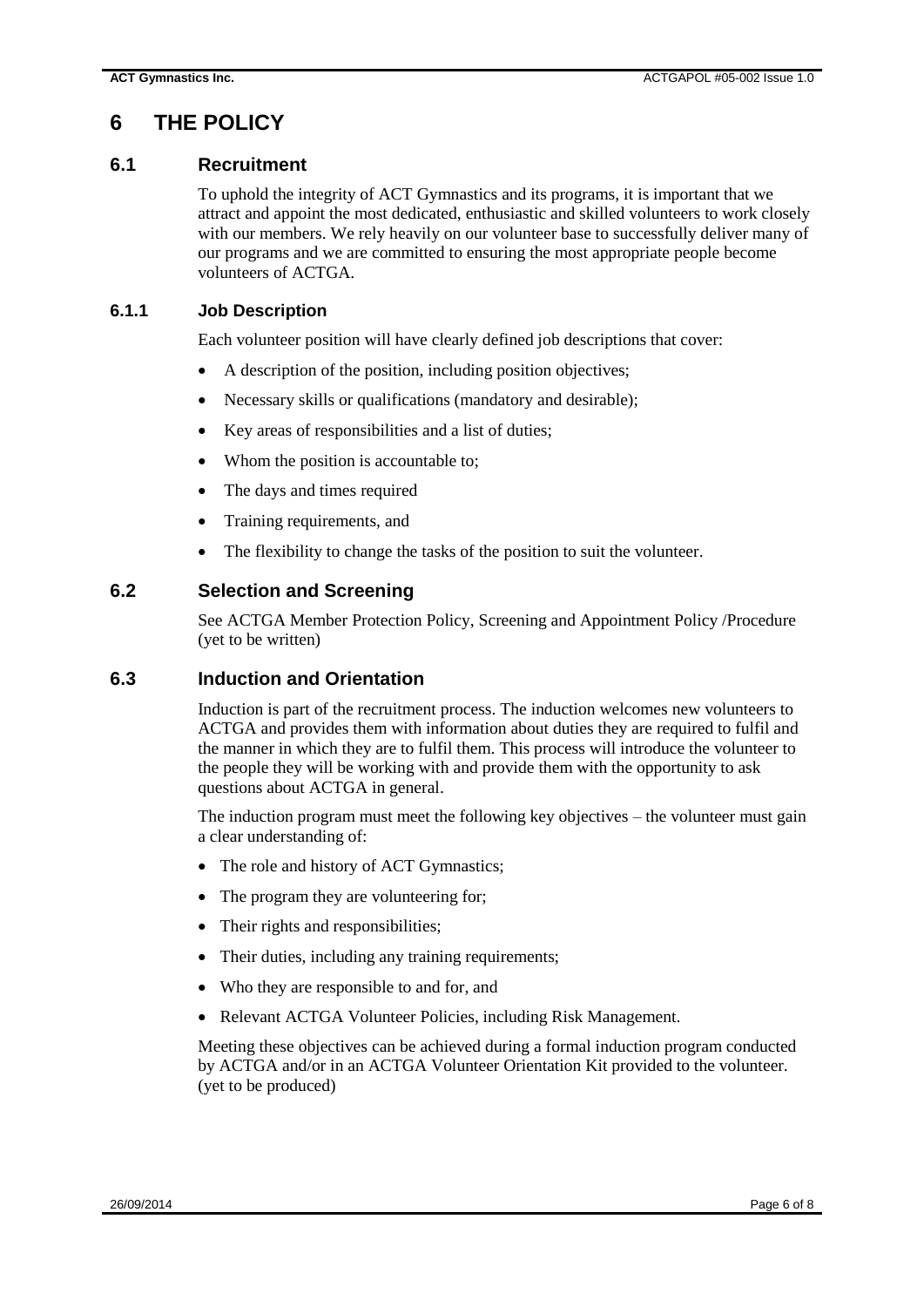## <span id="page-6-0"></span>**6.4 Training and Development**

The competencies and skills of ACTGA volunteers have a direct impact on the programs and services we deliver to our members. ACTGA is committed to providing new and existing volunteers with appropriate, relevant training to assist them in fulfilling their specific duties, or taking on a new role.

When designing a training program, the following should be considered:

- Current skills and qualifications of volunteers;
- Identifying training opportunities appropriate to specific roles;
- Seeking out and providing access to opportunities to train volunteers through other organisations, such as the National Volunteer Organisations and the ACT Department of Sport and Recreation.

Well-trained volunteers will feel more capable and confident, increasing their job satisfaction. This in turn will have a positive influence on volunteer retention.

#### <span id="page-6-1"></span>**6.4.1 Mentoring**

Volunteers possess valuable knowledge and information that may be lost when they leave their position or the organisation. Setting up a mentoring process will provide new volunteers with support, advice and encouragement during the transition period. It also keeps more volunteers involved in some capacity.

Having a mentoring process also enables ACTGA to implement a succession plan. Potential volunteers can be identified and developed in readiness to take over when required. This will ensure the departure of a volunteer is less likely to disrupt programs or services to members.

### <span id="page-6-2"></span>**6.5 Recognition**

Volunteers are truly special people. By celebrating the efforts of volunteers we create opportunities to raise the awareness about the vital contribution they have made and continue to make to ACT Gymnastics.

Accordingly, the ACTGA will formally recognise all of its volunteers on a regular basis and present appropriate volunteer achievement awards at the appropriate events each year.

### <span id="page-6-3"></span>**6.6 Retention/Replacement**

It is important to recognise how an individual may prefer to volunteer. There is an increasing preference among volunteers for short term, project based activities. Removing or limiting the barriers that may discourage volunteers should lead to a greater number becoming involved.

ACTGA will need to review its volunteer requirements annually. Like any organisation, structures evolve and this is true of volunteer support requirements and the tasks that volunteers are required to do.

<span id="page-6-4"></span>There are also times when volunteers may not be placed in a role that suits them, or they do not recognise that the role has evolved beyond their capabilities. At these times the Volunteer Coordinator will need to develop processes to 'move them on'.